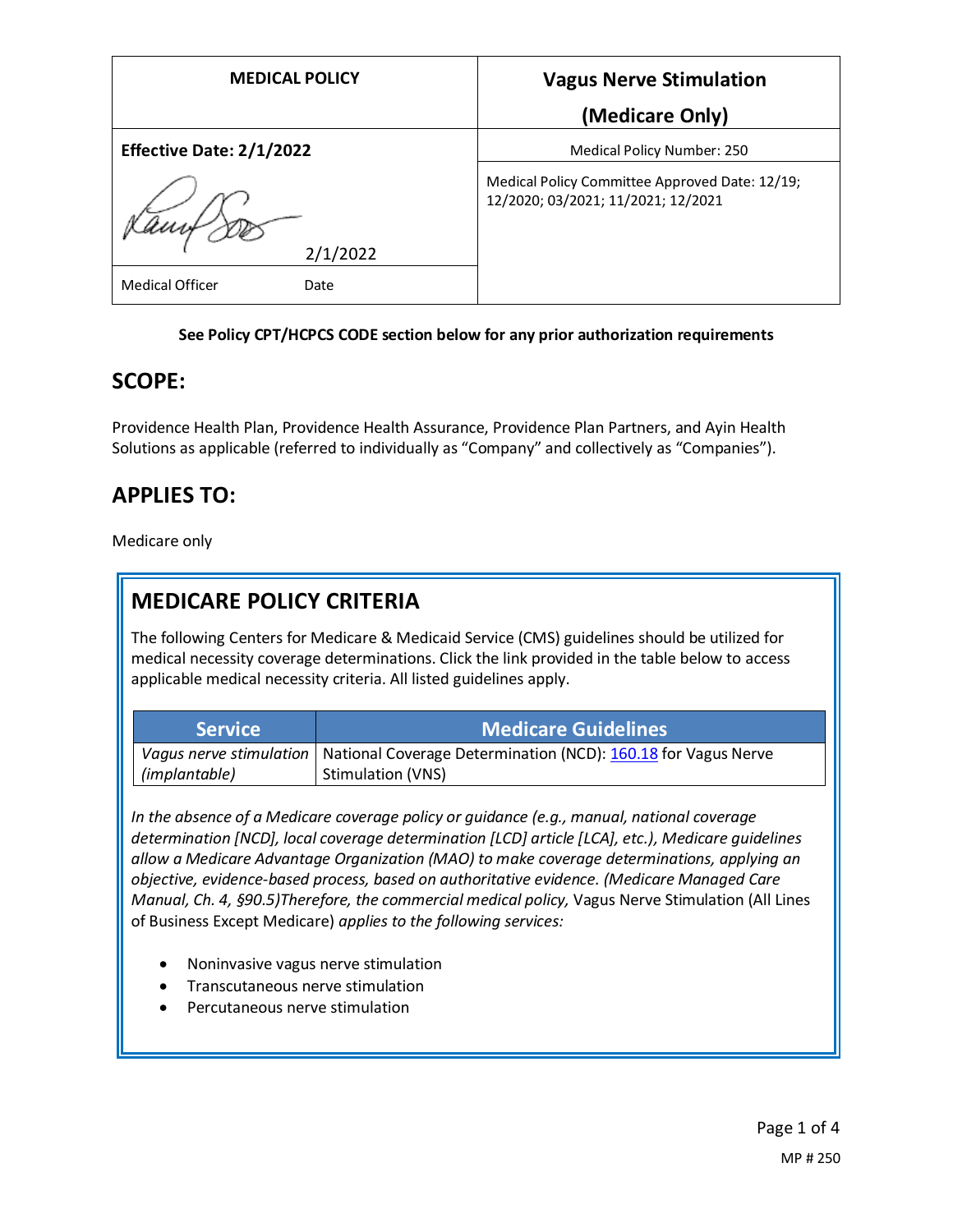**(Medicare Only)**

# **CPT/HCPCS CODES**

| <b>Medicare Only</b>                |                                                                                                                                                 |  |
|-------------------------------------|-------------------------------------------------------------------------------------------------------------------------------------------------|--|
| <b>Prior Authorization Required</b> |                                                                                                                                                 |  |
| 0466T                               | CODE TERMED 12/31/2021                                                                                                                          |  |
|                                     | Insertion of chest wall respiratory sensor electrode or electrode array, including                                                              |  |
|                                     | connection to pulse generator (List separately in addition to code for primary procedure)                                                       |  |
|                                     | CODE TERMED 12/31/2021                                                                                                                          |  |
| 0467T                               | Revision or replacement of chest wall respiratory sensor electrode or electrode array,                                                          |  |
|                                     | including connection to existing pulse generator                                                                                                |  |
| 0468T                               | CODE TERMED 12/31/2021                                                                                                                          |  |
|                                     | Removal of chest wall respiratory sensor electrode or electrode array                                                                           |  |
| 61885                               | Insertion or replacement of cranial neurostimulator pulse generator or receiver, direct or                                                      |  |
|                                     | inductive coupling; with connection to a single electrode array                                                                                 |  |
| 61886                               | Insertion or replacement of cranial neurostimulator pulse generator or receiver, direct or                                                      |  |
|                                     | inductive coupling; with connection to 2 or more electrode arrays                                                                               |  |
| 61888                               | Revision or removal of cranial neurostimulator pulse generator or receiver                                                                      |  |
| 64568                               | Open implantation of cranial nerve (eg, vagus nerve) neurostimulator electrode array                                                            |  |
|                                     | and pulse generator                                                                                                                             |  |
| 64569                               | Revision or replacement of cranial nerve (eg, vagus nerve) neurostimulator electrode<br>array, including connection to existing pulse generator |  |
|                                     | Removal of cranial nerve (eg, vagus nerve) neurostimulator electrode array and pulse                                                            |  |
| 64570                               | generator                                                                                                                                       |  |
| C1767                               | Generator, neurostimulator (implantable), non-rechargeable                                                                                      |  |
| C1778                               | Lead, neurostimulator (implantable)                                                                                                             |  |
| C1816                               | Receiver and/or transmitter, neurostimulator (implantable)                                                                                      |  |
| C1820                               | Generator, neurostimulator (implantable), with rechargeable battery and charging<br>system                                                      |  |
| C1823                               | Generator, neurostimulator (implantable), non-rechargeable, with transvenous sensing                                                            |  |
|                                     | and stimulation leads                                                                                                                           |  |
| C1883<br>L8679                      | Adapter/extension, pacing lead or neurostimulator lead (implantable)                                                                            |  |
|                                     | Implantable neurostimulator, pulse generator, any type                                                                                          |  |
| L8680                               | Implantable neurostimulator electrode, each                                                                                                     |  |
| L8681                               | Patient programmer (external) for use with implantable programmable neurostimulator<br>pulse generator, replacement only                        |  |
| L8682                               | Implantable neurostimulator radiofrequency receiver                                                                                             |  |
| L8683                               | Radiofrequency transmitter (external) for use with implantable neurostimulator                                                                  |  |
|                                     | radiofrequency receiver                                                                                                                         |  |
| L8685                               | Implantable neurostimulator pulse generator, single array, rechargeable, includes                                                               |  |
|                                     | extension                                                                                                                                       |  |
| L8686                               | Implantable neurostimulator pulse generator, single array, non-rechargeable, includes                                                           |  |
|                                     | extension                                                                                                                                       |  |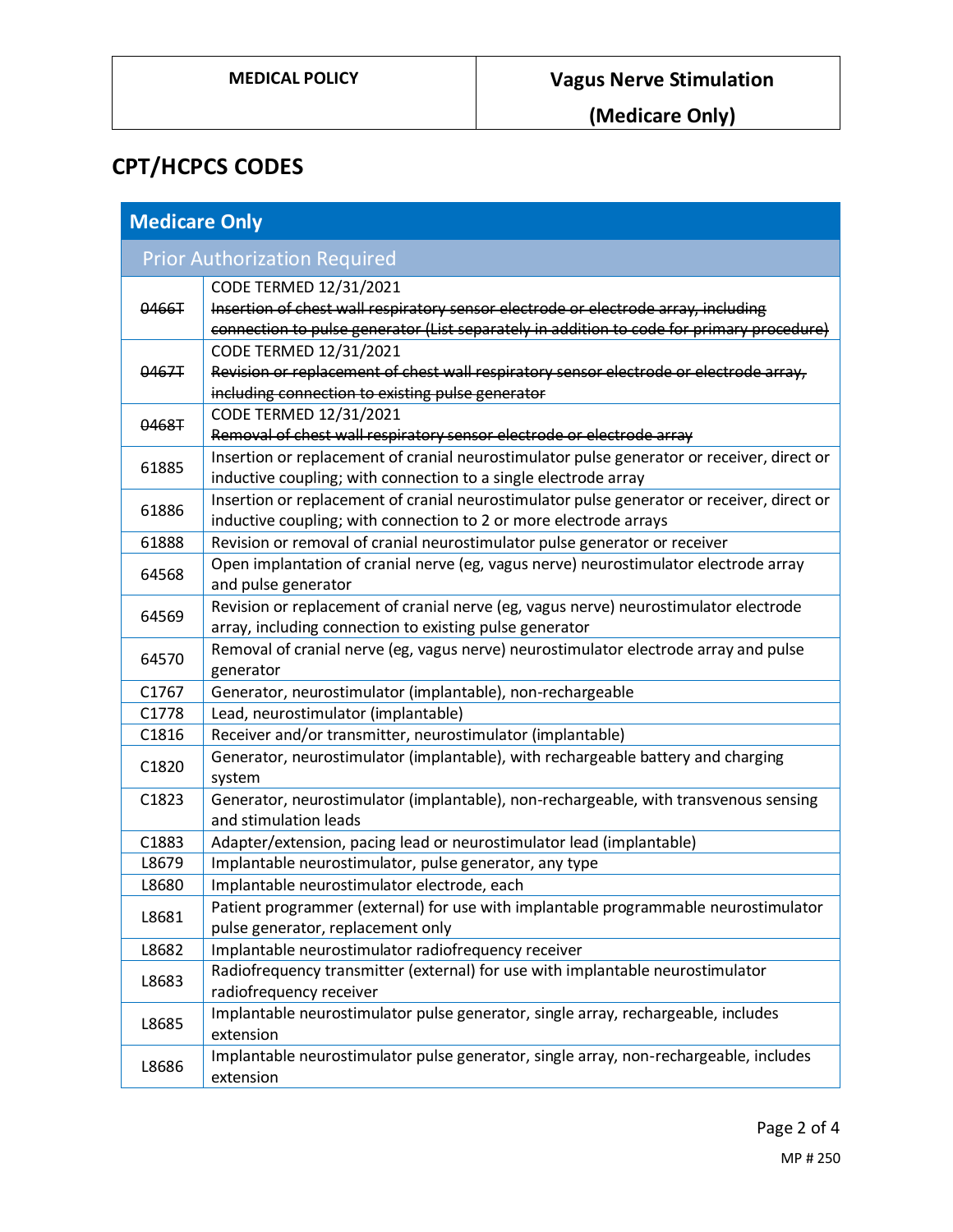### **MEDICAL POLICY Vagus Nerve Stimulation**

**(Medicare Only)**

| L8687                           | Implantable neurostimulator pulse generator, dual array, rechargeable, includes<br>extension                                                                                                                                                                                                                                                                                                                                                                                                                  |  |
|---------------------------------|---------------------------------------------------------------------------------------------------------------------------------------------------------------------------------------------------------------------------------------------------------------------------------------------------------------------------------------------------------------------------------------------------------------------------------------------------------------------------------------------------------------|--|
| L8688                           | Implantable neurostimulator pulse generator, dual array, non-rechargeable, includes<br>extension                                                                                                                                                                                                                                                                                                                                                                                                              |  |
| L8689                           | External recharging system for battery (internal) for use with implantable<br>neurostimulator, replacement only                                                                                                                                                                                                                                                                                                                                                                                               |  |
| No Prior Authorization Required |                                                                                                                                                                                                                                                                                                                                                                                                                                                                                                               |  |
| 95970                           | Electronic analysis of implanted neurostimulator pulse generator system (eg, rate, pulse<br>amplitude, pulse duration, configuration of wave form, battery status, electrode<br>selectability, output modulation, cycling, impedance and patient compliance<br>measurements); simple or complex brain, spinal cord, or peripheral (ie, cranial nerve,<br>peripheral nerve, sacral nerve, neuromuscular) neurostimulator pulse<br>generator/transmitter, without reprogramming                                 |  |
| 95974                           | Electronic analysis of implanted neurostimulator pulse generator system (eg, rate, pulse<br>amplitude, pulse duration, configuration of wave form, battery status, electrode<br>selectability, output modulation, cycling, impedance and patient compliance<br>measurements); complex cranial nerve neurostimulator pulse generator/transmitter,<br>with intraoperative or subsequent programming, with or without nerve interface testing,<br>first hour                                                     |  |
| 95975                           | Electronic analysis of implanted neurostimulator pulse generator system (eg, rate, pulse<br>amplitude, pulse duration, configuration of wave form, battery status, electrode<br>selectability, output modulation, cycling, impedance and patient compliance<br>measurements); complex cranial nerve neurostimulator pulse generator/transmitter,<br>with intraoperative or subsequent programming, each additional 30 minutes after first<br>hour (List separately in addition to code for primary procedure) |  |
| <b>Not Covered</b>              |                                                                                                                                                                                                                                                                                                                                                                                                                                                                                                               |  |
| K1020                           | Non-invasive vagus nerve stimulator                                                                                                                                                                                                                                                                                                                                                                                                                                                                           |  |
| 64553                           | Percutaneous implantation of neurostimulator electrode array; cranial nerve                                                                                                                                                                                                                                                                                                                                                                                                                                   |  |

### **INSTRUCTIONS FOR USE**

Company Medical Policies serve as guidance for the administration of plan benefits. Medical policies do not constitute medical advice nor a guarantee of coverage. Company Medical Policies are reviewed annually and are based upon published, peer-reviewed scientific evidence and evidence-based clinical practice guidelines that are available as of the last policy update. The Companies reserve the right to determine the application of Medical Policies and make revisions to Medical Policies at any time. Providers will be given at least 60-days notice of policy changes that are restrictive in nature.

The scope and availability of all plan benefits are determined in accordance with the applicable coverage agreement. Any conflict or variance between the terms of the coverage agreement and Company Medical Policy will be resolved in favor of the coverage agreement.